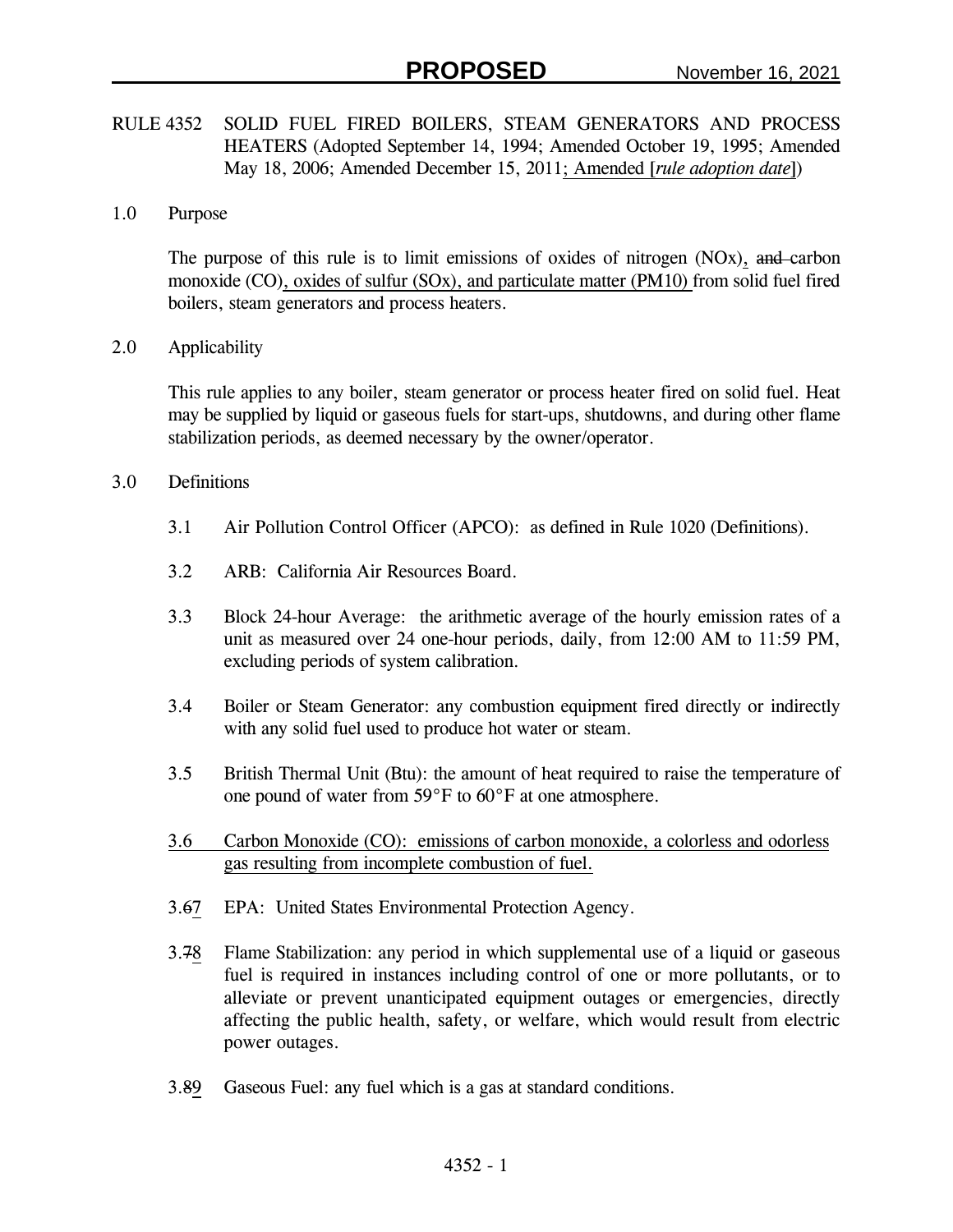- 3.10 gr/dscf: grains of particulate matter per dry standard cubic foot.
- 3.911 Heat Input: the heat of combustion released due to burning a fuel in a unit, based on the higher heating value of the fuel, not including the sensible heat of incoming combustion air and fuel.
- 3.102 Higher Heating Value (hhvHHV): the total heat liberated per mass of fuel burned (Btu per pound), when fuel and dry air at standard conditions undergo complete combustion and all resulting products are brought to their standard states at standard conditions.
- 3.113 Hot Standby Condition: a condition in which all fuel feed has been curtailed and the boiler is secured at a temperature greater than the current ambient temperature.
- 3.124 Liquid Fuel: any fuel which is a liquid at standard conditions.
- 3.135 NOx Emissions: the sum of oxides of nitrogen (NO) in the flue gas, collectively expressed as nitrogen dioxide.
- 3.146 Potential to Emit: as defined in Rule 2201 (New and Modified Stationary Source Rule).
- 3.17 PM10: as defined in Rule 1020 (Definitions).
- 3.158 Process Heater: any combustion equipment fired on solid fuel, which transfers heat from combustion gases to water or process streams. Process heaters exclude kilns or ovens used for drying, baking, cooking, calcining, heat treating or vitrifying.
- 3.169 Rated Heat Input (million Btu per hour or MMBtu/hr): the heat input capacity specified on the nameplate of the unit. If the unit has been physically modified such that its maximum heat input differs from what is specified on the nameplate, the modified maximum heat input shall be considered as the rated heat input and made enforceable by Permit to Operate.
- 3.1720 Shutdown: the period of time during which a unit is taken from operational to nonoperational status by allowing it to cool down from its operating temperature and pressure to an ambient temperature, or to a hot standby condition. Duration of shutdown shall not exceed 12 hours unless a longer time has been authorized under Section 5.3.4.
- 3.1821 Solid Fuel: any fuel which is a solid at standard conditions.
- 3.22 SOx: emissions of sulfur dioxide  $(SO<sub>2</sub>)$ .
- 3.1923 Standard Conditions: defined in Rule 1020 (Definitions).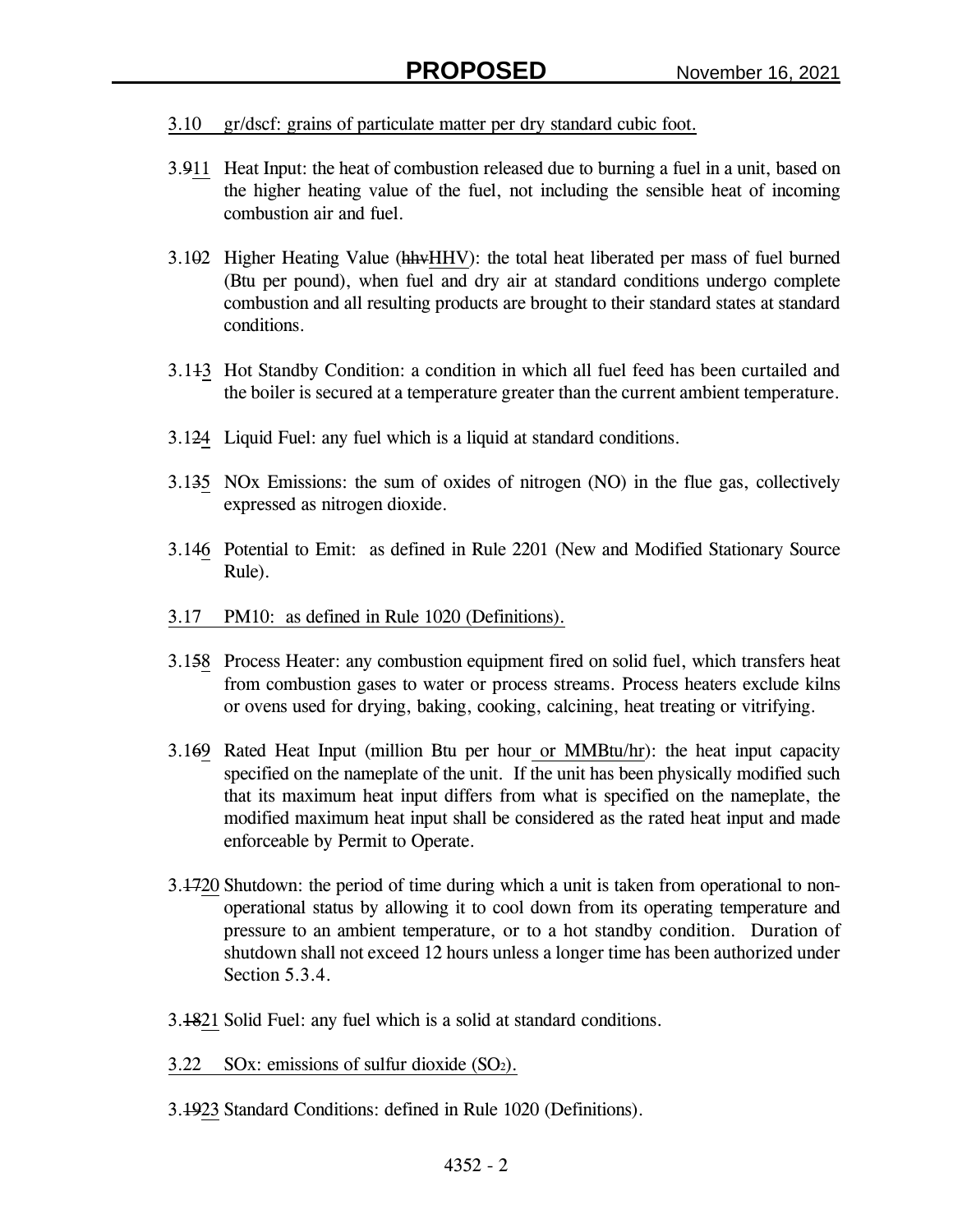- 3.204 Start-up: the period of time during which a unit is heated to the operating temperature and pressure from a shutdown status or hot standby condition.
- 3.215 Stationary Source: as defined in Rule 2201 (New and Modified Stationary Source Review Rule).
- 3.226 Unit: any boiler, steam generator or process heater as defined in this rule. For the purpose of this rule, two boilers, two steam generators, or two process heaters may be considered as one unit, if, they are operated as one single unit sharing a single common stack and have been issued only one District Permit to Operate (PTO).

#### 4.0 Exemptions

Except for complying with the recordkeeping requirements of Section 6.1, this rule shall not apply to units operated at a Stationary Source that has a potential to emit less than 10 tons per year of oxides of nitrogen (NOx) or volatile organic compounds (VOC).

- 54.0 Requirements
	- 54.1 The owner/operator of a boiler, steam generator or process heater shall not operate such a unit in a manner that results in NOx, and CO, PM10, and SOx emissions exceeding the limits specified in Table 1 and Table 2. The emission limits measured in parts per million by volume (ppmv), grains per dry standard cubic foot (gr/dscf), or pounds per million british thermal units (lbs/MMBtu) are referenced at dry stack gas conditions and shall be corrected to the applicable percent  $O_2$  or  $CO_2$  specified in Table 1 and Table 2 in accordance with EPA Method 19.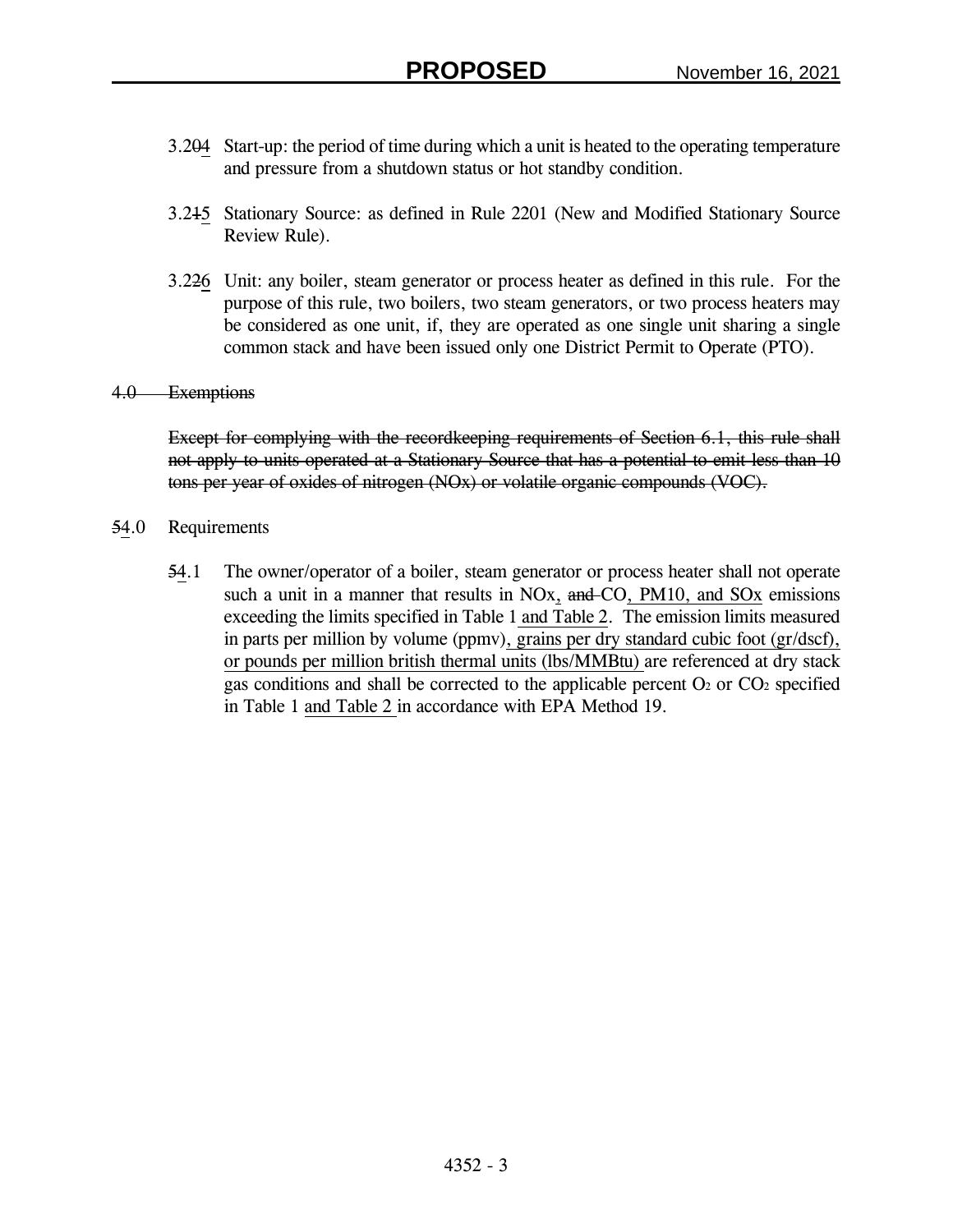| Fuel Type                | <b>Emission Limits effective</b><br>until December 31, 2012                      |                                                              | <b>Emission Limits effective</b><br>until December 31, 2023-on<br>and after January 1, 2013 |                                         |
|--------------------------|----------------------------------------------------------------------------------|--------------------------------------------------------------|---------------------------------------------------------------------------------------------|-----------------------------------------|
|                          | NO <sub>x</sub> Limit                                                            | <b>CO Limit</b>                                              | <b>NO<sub>x</sub></b> Limit                                                                 | CO Limit                                |
| Municipal<br>Solid Waste | $200$ ppm $\mathsf{v}$<br>corrected to<br>$12\%$ CO <sub>2</sub>                 |                                                              | $165$ ppm $v$<br>corrected to<br>12% CO <sub>2</sub>                                        |                                         |
| <b>Biomass</b>           | $115$ ppm $\vee$<br>corrected to<br>$3\%$ $\Theta_2$                             | $400$ ppm $v$<br>corrected to<br>$3\%$ $\Theta$ <sub>2</sub> | 90 ppmy<br>corrected to<br>$3\%$ O <sub>2</sub>                                             | 400 ppmv<br>corrected to<br>$3\%$ $O_2$ |
| All Others               | $\frac{115}{2}$ ppm $\frac{1}{2}$<br>corrected to<br>$3\%$ $\Theta$ <sub>2</sub> |                                                              | 65 ppmy<br>corrected to<br>$3\%$ O <sub>2</sub>                                             |                                         |

Table 2 – NOx, CO, PM10, and SOx Emission Limits

| Fuel Type                | Emission Limits effective on and after January 1, 2024                                                              |                                                                    |                                                                              |                                                                                                                                                                       |  |
|--------------------------|---------------------------------------------------------------------------------------------------------------------|--------------------------------------------------------------------|------------------------------------------------------------------------------|-----------------------------------------------------------------------------------------------------------------------------------------------------------------------|--|
|                          | <b>NO<sub>x</sub></b> Limit                                                                                         | CO Limit                                                           | PM10 Limit                                                                   | <b>SOx Limit</b>                                                                                                                                                      |  |
| Municipal<br>Solid Waste | 110 ppmy corrected<br>to 12% CO <sub>2</sub> $^{\rm A}$<br>90 ppmy corrected<br>to 12% CO <sub>2</sub> <sup>C</sup> | $400$ ppm $v$<br>corrected<br>to $3\%$ O <sub>2</sub> <sup>A</sup> | 0.04 lbs/MMBtu<br><sub>or</sub><br>$0.02$ gr/dscf $@$<br>12% CO <sub>2</sub> | $0.03$ lbs/MMBtu <sup>c</sup><br><sub>or</sub><br>12 ppmv @ 12% $CO2$ C<br>$0.064$ lbs/MMBtu $^{A}$<br><sub>or</sub><br>25 ppmy @ $12\%$ CO <sub>2</sub> <sup>A</sup> |  |
| <b>Biomass</b>           | 65 ppmy corrected<br>to $3\%$ O <sub>2</sub> <sup>A</sup>                                                           |                                                                    | 0.03 lbs/MMBtu                                                               | $0.02$ lbs/MMBtu $B$<br>$0.035$ lbs/MMBtu $^{\rm A}$                                                                                                                  |  |
| All Others               | 65 ppmy corrected<br>to $3\%$ O <sub>2</sub> <sup>A</sup>                                                           |                                                                    | 0.03 lbs/MMBtu                                                               | $0.02$ lbs/MMBtu $B$<br>$0.035$ lbs/MMBtu $^{\rm A}$                                                                                                                  |  |

<sup>A</sup> Block 24-hour average

<sup>B</sup> Rolling 30-day average

 $\overline{C}$ Rolling 12-month average

54.2 All NO<sub>x</sub> and CO emission limits shall be based on a block 24-hour average. A violation of the emission limits as measured by the test methods listed in Section 65.3 shall constitute a violation of this rule.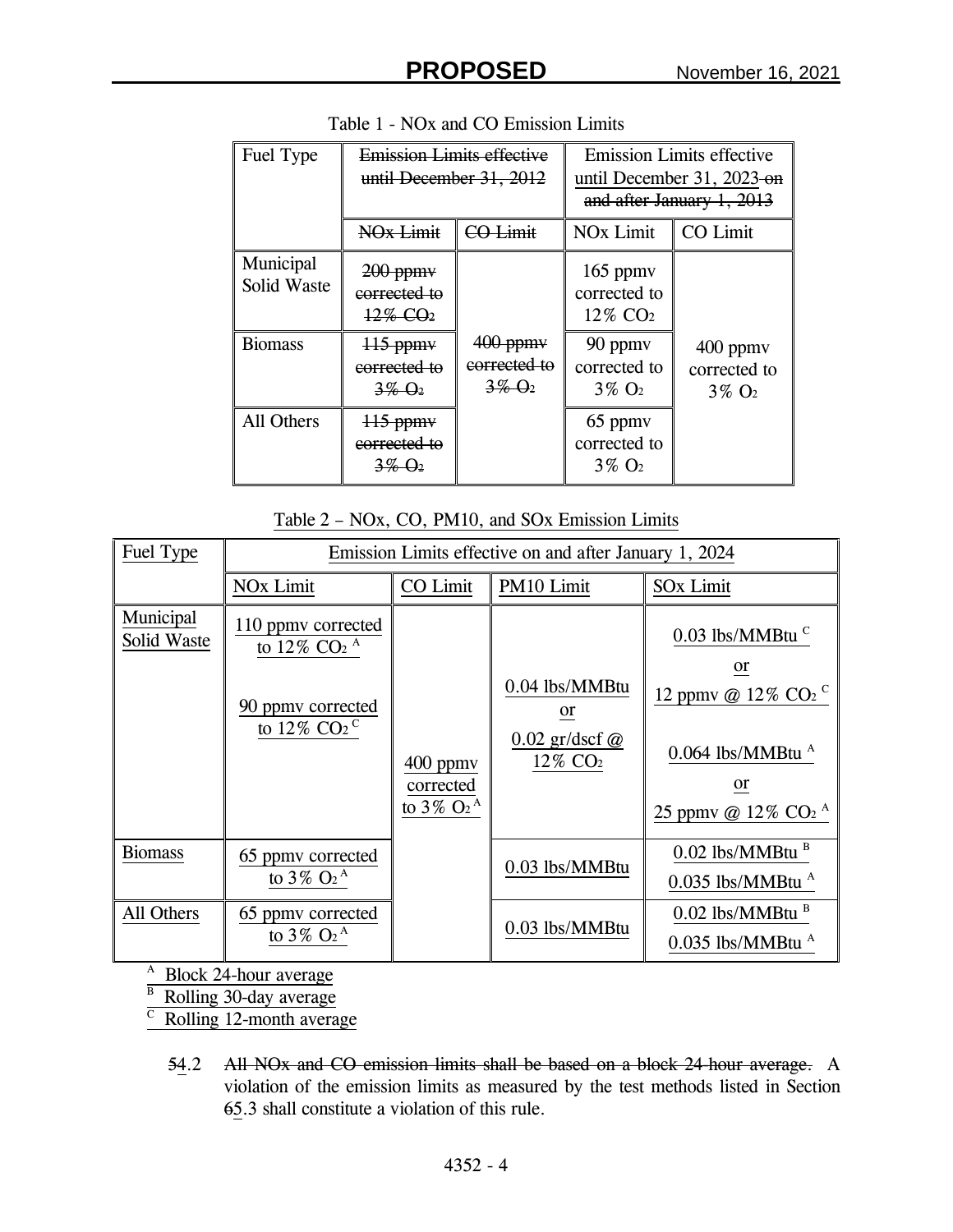54.3 Start-up and Shutdown Provisions

The applicable emission limits of Section 54.1 shall not apply during start-up or shutdown provided an operator complies with the requirements specified below.

- 54.3.1 The duration of each shut down shall not exceed 12 hours, except as provided in Section 54.3.4.
- 54.3.2 Except as provided in Section 54.3.4, the duration of each start-up shall not exceed 96 hours. If curing of the refractory is required after a modification to the unit is made, the duration of start-up shall not exceed 192 hours, except as provided in Section 54.3.4.
- 54.3.3 The emission control system shall be in operation and emissions shall be minimized insofar as technologically feasible during start-up or shutdown.
- 54.3.4 Notwithstanding the requirements of Section 54.3.1 or Section 54.3.2, the APCO, ARB, and EPA may approve a longer start-up or shutdown duration, if an operator submits an application for a Permit to Operate which provides a justification for the requested additional duration.
	- 54.3.4.1 The maximum allowable duration of start-up or shutdown will be determined by the APCO, ARB, and EPA.
	- 54.3.4.2 At a minimum, a justification for increased start-up or shutdown duration shall include the following:
		- 54.3.4.2.1 A clear identification of the control technologies or strategies to be utilized; and
		- 54.3.4.2.2 A description of what physical conditions prevail during start-up or shutdown periods that prevent the controls from being effective; and
		- 54.3.4.2.3 A reasonably precise estimate as to when the physical conditions will have reached a state that allows for the effective control of emissions; and
		- 54.3.4.2.4 A detailed list of activities to be performed during start-up or shutdown and a reasonable explanation for the length of time needed to complete each activity; and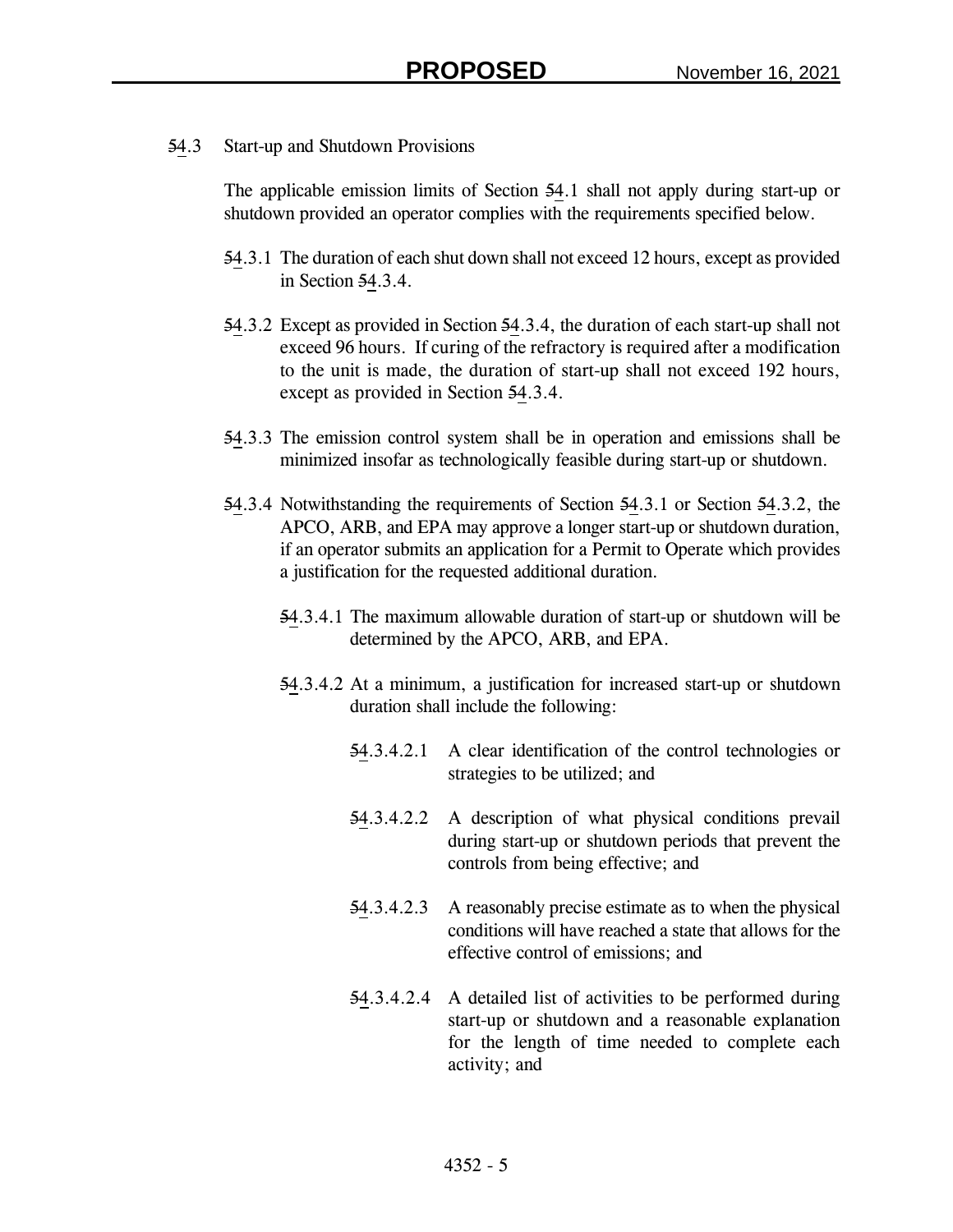- 54.3.4.2.5 A description of the material process flow rates and system operating parameters, etc., the owner/operator plans to evaluate during the process optimization; and an explanation of how the activities and process flow affect the operation of the emissions control equipment; and
- 54.3.4.2.6 Basis for the requested additional duration of startup or shutdown.
- 54.4 Monitoring Provisions

The owner/operator of any unit using ammonia injection as a NOx control technique, shall operate a Continuous Emissions Monitoring system (CEM) to monitor and record NOx concentrations, SOx concentrations, CO<sub>2</sub> or O<sub>2</sub> concentrations, as well as the NOx and SOx emission rates. Continuous Emission Monitoring systems shall be operated, maintained, and calibrated pursuant to the requirements of 40 CFR 60.7 (c) and 60.13. CEMs must also satisfy the Performance Specifications of 40 CFR 60 Appendix B and the Relative Accuracy Test Audit of Appendix F.

- 65.0 Administrative Requirements
	- 65.1 Recordkeeping
		- 65.1.1 Except for municipal solid waste (MSW) fired units; the owner/operator of any unit subject to the requirements of this rule shall maintain, on a monthly basis, an operating log for each unit that includes the following information:
			- 65.1.1.1 Type and quantity of fuel used.
			- 65.1.1.2 The higher heating value (hhvHHV) of each fuel as determined by Section 65.3, EPA Method 19, or as certified by a third party fuel supplier.
		- 65.1.2 The records required by Section 65.1.1 shall be retained on site for a period of five years, and shall be made available to the APCO, ARB, and EPA upon request.
	- 65.2 Compliance Source Testing
		- 65.2.1 Each unit subject to the requirements of this rule shall be tested at least once every 12 months, to determine compliance with the applicable short term emission limit (i.e. the applicable emission limit with the shortest averaging period) requirements of Section 54.0.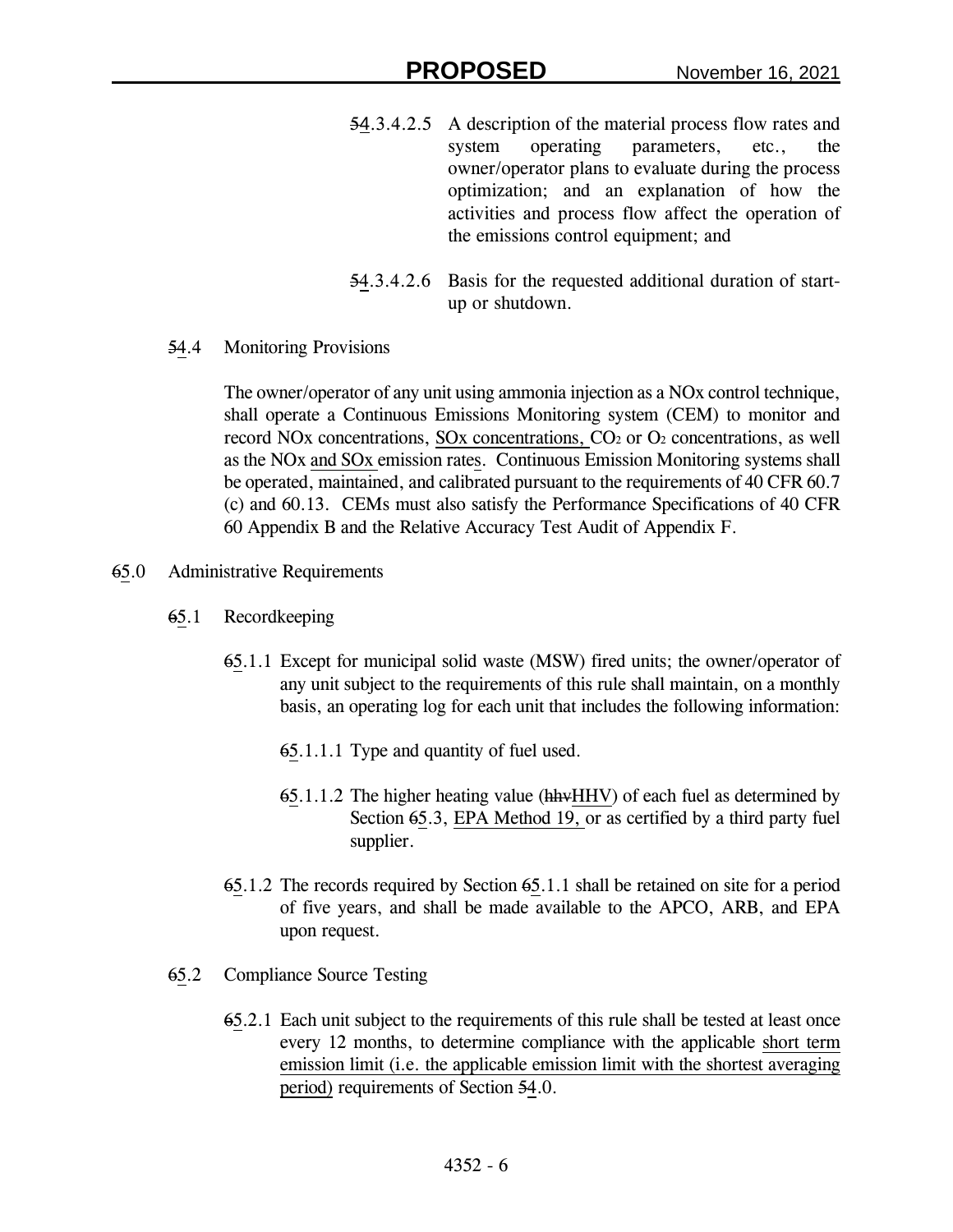- 65.2.2 All emission measurements shall be made with the unit operating either at conditions representative of normal operations or conditions specified in the Permit to Operate.
- 65.2.3 No compliance determination shall be established within two hours after a period in which fuel flow to the unit is zero, or is shut off for 30 minutes or longer.
- 65.3 Test Methods
	- 65.3.1 Compliance with the requirements of Section 54.0 shall be determined in accordance with the following source test procedures unless otherwise approved by the APCO, ARB, and EPA:
		- 65.3.1.1 Oxides of nitrogen (ppmv) EPA Method 7E, or ARB Method 100.
		- 65.3.1.2 Carbon monoxide (ppmv) EPA Method 10, or ARB Method 100.
		- 65.3.1.3 Stack gas oxygen EPA Method 3 or 3A, or ARB Method 100.
		- 65.3.1.4 NOx emission rate (Heat input basis) EPA Method 19.
		- 5.3.1.5 PM10 EPA Method 201A/EPA Method 202, EPA Method 5/EPA Method 202, or EPA Method 5/CARB Method 5.
		- 5.3.1.6 SOx EPA Method 6, EPA Method 6C, EPA Method 8, or CARB Method 100.
		- 65.3.1.57 Stack gas velocities EPA Method 2.
		- 65.3.1.68 Stack gas moisture content EPA Method 4.
		- 65.3.1.79 Solid fuel higher heating value (hhvHHV) ASTM Method D 5865-10, or EPA Method 19, ASTM D2015, or ASTM E711.
		- 6.3.1.8 Solid fuel higher heating value (hhv) ASTM Method E 711-87.
		- 65.3.1.910 Gaseous fuel higher heating value (HHV) ASTM D 1826- 94 or ASTM D-1945-96 in conjunction with ASTM D3588-98 for gaseous fuels.
		- 5.3.1.11 Carbon dioxide ARB Method 100 or EPA Method 3A.